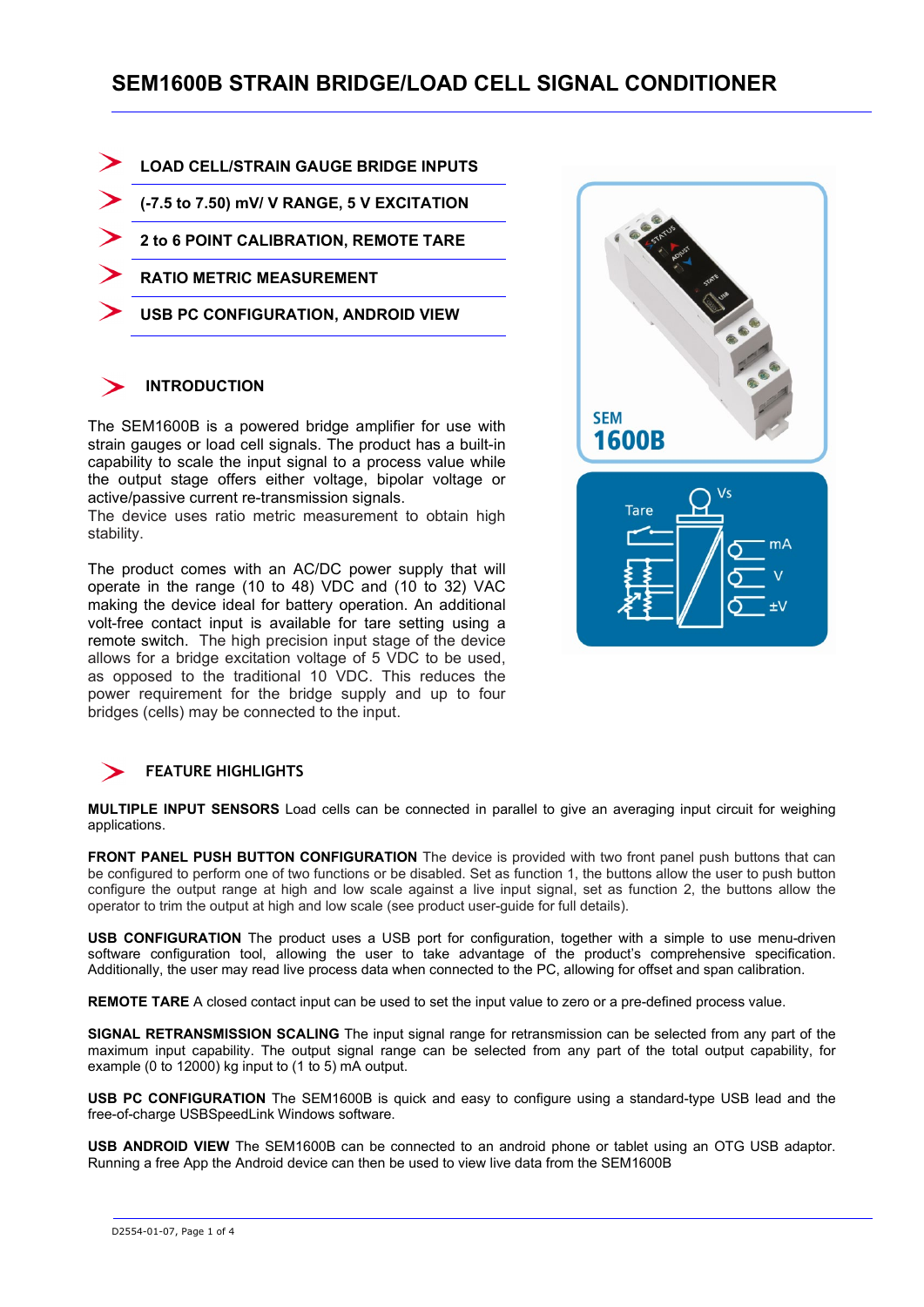# **SEM1600B STRAIN BRIDGE/LOAD CELL SIGNAL CONDITIONER**

| <b>ELECTRICAL INPUT</b>                                        |                                 | <b>SPECIFICATIONS @20°C</b>          |
|----------------------------------------------------------------|---------------------------------|--------------------------------------|
| <b>Type</b>                                                    | Range                           | <b>Accuracy/ Stability/ Notes *1</b> |
| Bridge input                                                   | (-7.6 to 7.6) mV/ V             | @ 5 V excitation                     |
| <b>Type</b>                                                    | Ratio metric                    | Four wire                            |
| <b>Drift</b>                                                   |                                 | $<$ ± 0.05 %                         |
| Linearity                                                      |                                 | ± 0.01 %                             |
| Voltage                                                        | 5 Vdc                           | $± 0.1$ Vdc @ 59 mA                  |
| Bridge impedance                                               | Total (85 to 10000) $\Omega$ *1 |                                      |
| Tare input                                                     | Volt free contact               | Up to 10 m distance                  |
| <sup>*</sup> 1 Operates with up to four 350 Ω cell in parallel |                                 |                                      |

| <b>OUTPUT</b>                                                            |                               | <b>SPECIFICATIONS @20°C</b>             |
|--------------------------------------------------------------------------|-------------------------------|-----------------------------------------|
| <b>ANALOGUE MA CURRENT</b>                                               |                               |                                         |
| <b>Type/Function</b>                                                     | <b>Range/Description</b>      | <b>Accuracy/ Stability/ Notes</b>       |
| Two wire current                                                         | (0 to 20) mA                  | (mA output /2000) or 5 uA (Whichever is |
|                                                                          | (4 to 20) mA                  | the greater)                            |
| Current source                                                           | (0 to 20) mA                  | Maximum load 750 $\Omega$               |
| Current sink                                                             | Supply voltage (10 to 30) VDC | <b>SELV</b>                             |
| Loop voltage effect                                                      |                               | 0.2 uA/ V (sink mode)                   |
| Maximum output                                                           |                               | $21.5 \text{ mA}$                       |
| Thermal stability                                                        | Zero at 20 $\degree$ C        | 1 uA/ $^{\circ}$ C                      |
| The mA output range can be set to anywhere within the maximum capability |                               |                                         |

| <b>OUTPUT</b>                                                                 |                          | <b>SPECIFICATIONS @20°C</b>       |
|-------------------------------------------------------------------------------|--------------------------|-----------------------------------|
| <b>ANALOGUE VOLTAGE</b>                                                       |                          |                                   |
| <b>Type/Function</b>                                                          | <b>Range/Description</b> | <b>Accuracy/ Stability/ Notes</b> |
| Two wire voltage                                                              | (0 to 10) VDC            | $± 5$ mV                          |
|                                                                               | (-10 to 10) VDC          |                                   |
| Maximum output                                                                |                          | 10.5 VDC, -10.5 VDC               |
| Thermal stability                                                             | Zero at 20 $°C$          | $± 10$ uV/ $°C$                   |
| The voltage output range can be set to anywhere within the maximum capability |                          |                                   |

## **USB CONFIGURATION USER INTERFACE**

| Type / options / function     | <b>Description</b>              | <b>Notes</b>                            |
|-------------------------------|---------------------------------|-----------------------------------------|
| Configuration hardware        | USB mini B port                 | Cable not included                      |
| Configuration software        | <b>USBSpeedLink</b>             | Download www.status.co.uk               |
| Operating system              | <b>Microsoft Windows</b>        | Windows 7 or later                      |
| Sensor configuration          |                                 |                                         |
| Model                         |                                 | 16 Characters                           |
| Calibration factor            | (2 to 6) point user calibration | (-7.6 to 7.6) mV/V                      |
| <b>Balance</b>                | @ 1 V                           | (-7.6 to 7.6) mV/V                      |
| Sample rate                   | Samples per second (sps) *1     | (10 or 80) s                            |
| Filter                        | $(0 to 20)$ s $*1$              | Seconds to reach 70 % of final value    |
| Scale/ calibration points     |                                 | $2$ to 6                                |
| Input to output units range   | At each scale point             | mV to engineering units                 |
| Active sample                 | Automatic read/ adjustment      | mV to engineering units                 |
| Units (engineering)           |                                 | 4 Characters                            |
| Tare configuration            |                                 |                                         |
| Set point                     | Value to tare to                | Value in engineering units              |
| Correction                    | Read/ wright                    | Set point- process value, in eng. units |
| Clear                         | Remove tare value               | Correction to zero                      |
| Analogue output configuration |                                 |                                         |
| Input signal range            | In engineering units            | Any value within range for input        |
| Output signal type            | mA, V, bipolar V                | mA, V, ± V                              |
| Output signal range           | High, low                       | Any value within range for output type  |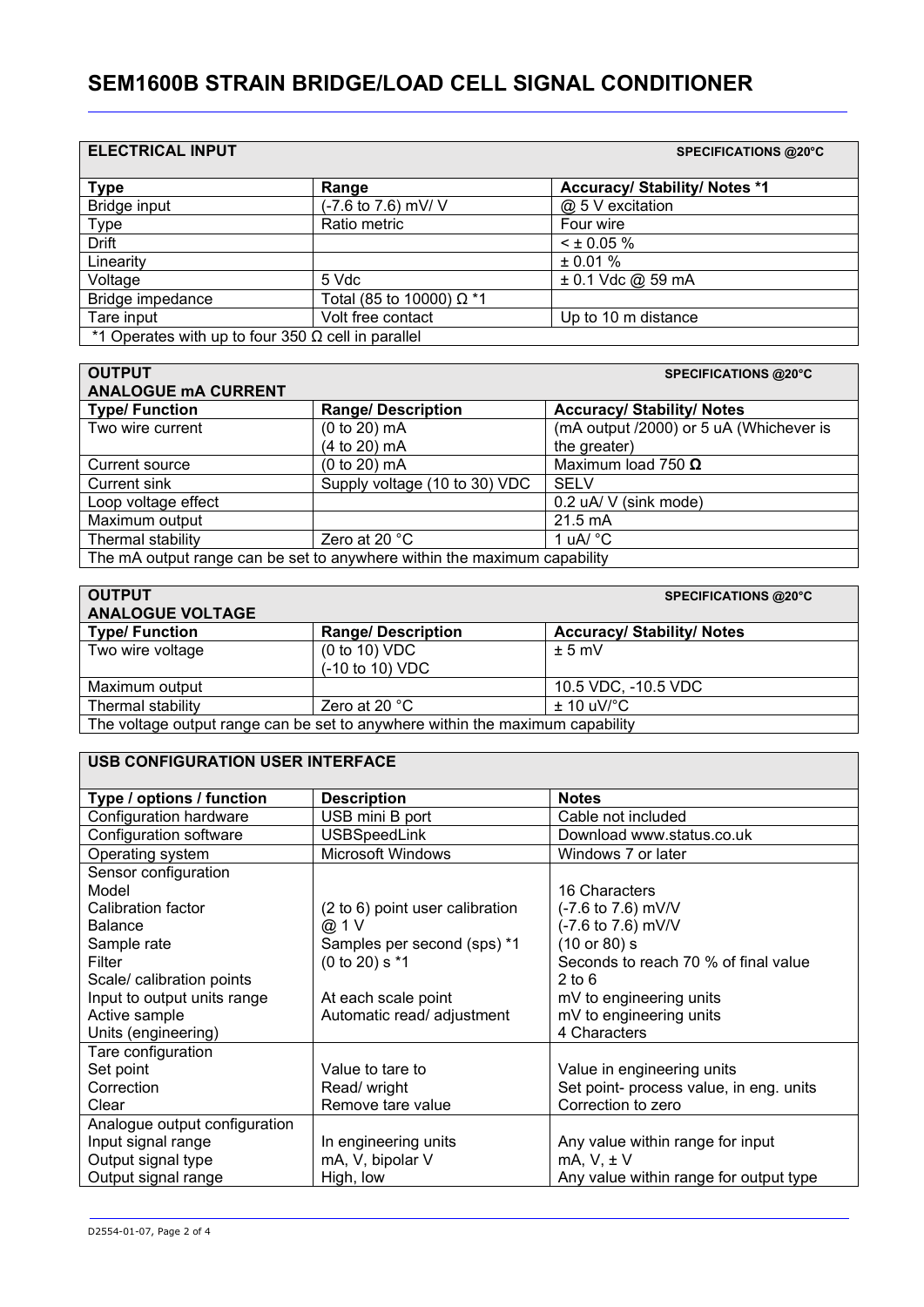# **SEM1600B STRAIN BRIDGE/LOAD CELL SIGNAL CONDITIONER**

| <b>USB CONFIGURATION USER INTERFACE</b>       |                           |                          |
|-----------------------------------------------|---------------------------|--------------------------|
| Continued                                     |                           |                          |
| Type / options / function                     | <b>Description</b>        | <b>Notes</b>             |
| Live data                                     | Input signal              | mV                       |
|                                               | Filtered input signal     | mV                       |
|                                               | <b>Process</b>            | In engineering units     |
|                                               | % Output signal           | % of total output signal |
|                                               | Output signal             | In $mA$ or $V$           |
|                                               | Record live data          | Save data to CSV file    |
|                                               | Store configuration to PC | Save data to file        |
| User manual interface                         |                           |                          |
| User trim button lock                         |                           | On, off                  |
| Remote tare lock                              |                           | On, off                  |
| Other device options                          | Tag                       | 20 Characters            |
| *1 see response time in GENERAL specification |                           |                          |

#### **ANDROID USER INTERFACE**

| <b>Type/Function</b> | <b>Range/Description</b> | <b>Accuracy/Stability/Notes</b> |
|----------------------|--------------------------|---------------------------------|
| Hardware             | USB Lead                 | OTG plus A to Mini B            |
| Software             | USBVeiw                  | Download from www.status.co.uk  |
| Read live data       | Signal                   | mV                              |
|                      | Process value            | Process units                   |
|                      | Output                   | mA or V                         |

### **GENERAL**

| <b>Function</b>       | <b>Description</b>                                           |
|-----------------------|--------------------------------------------------------------|
| Response time         | $<$ 200 ms @ 10 sps, $<$ 50 ms @ 80 sps                      |
| Start-up time         | 5 s (output condition lags)                                  |
| Warm-up time          | 60 s until full accuracy                                     |
| Galvanic isolation    | Three way (input, output, supply) 500 VDC                    |
| Default configuration |                                                              |
| State LED             | Green when output = $(-0.1$ to 100.1) % else red             |
|                       | Red = input/ output error                                    |
| Supply range          | (10 to 32) VAC rms, (10 to 48) VDC SELV                      |
| Power                 | < 1 W @ full output current                                  |
| Protection            | Internal resettable fuse $(0.5 A)$ + over-voltage protection |

#### **MECHANICAL**

| <b>Function</b>   | <b>Description</b>                                   |
|-------------------|------------------------------------------------------|
| <b>Dimensions</b> | 17.5 mm width, 56.4 mm depth from rail, 90 mm height |
| Enclosure         | DIN rail mount                                       |
| Material          | Polymide 6.6 self-extinguishing: Grey                |
| Connections       | Screw terminals 2.5 mm wire maximum                  |
| Weight            | 60 g approximate                                     |

## **ENVIRONMENTAL**

| <b>Function</b>           | <b>Description</b>                                                 |
|---------------------------|--------------------------------------------------------------------|
| Ambient temperature       | Operating/Storage (-30 to 70) °C                                   |
| <b>Ambient Humidity</b>   | Operating/Storage (10 to 90) %RH non-condensing                    |
| Protection requirement    | Device must be installed in an enclosure offering >IP65 Protection |
| USB configuration ambient | $(10 \text{ to } 30)$ °C                                           |